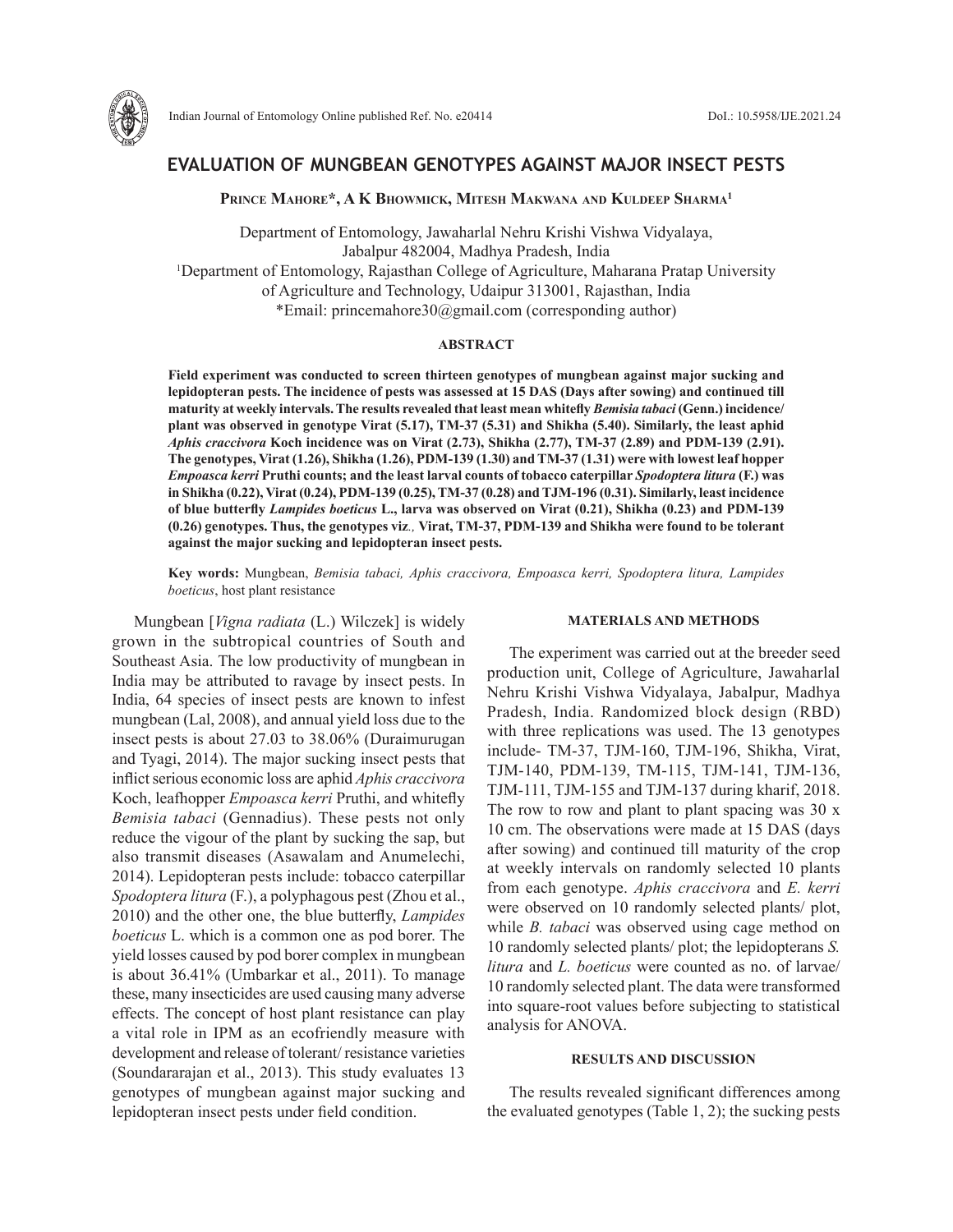| S.             | Genotype                                                       |                                                                                                                                                                                                                                                                                                               |                                                                                                                                                                                                                                                                                                               |                     | Mean incidence of B. tabaci/ |                                                                                                                                                                                                                                                                                                               |                                                                                                                                                                                                                                                                                                                                                                                                                                               |  |                                                                                                                                                                                                                                               |                                                                                                                                                                                                                                                                                                                                                                                                                                                                                   |                                                                                                                                                                                                                                                                                                                                                                                                                                                                                 |                                                                                                                                                                                                                                                                                                                     | Mean                                                                                                                                                                                                                                 |                                                                                                                                                                                                                                                                                                                                                                                                                                                                        |                                                                                                                                                                                                                                                                                                                                                                                                                                                                                   |                                                                                                                                                                                                                                                                                                                        |  |
|----------------|----------------------------------------------------------------|---------------------------------------------------------------------------------------------------------------------------------------------------------------------------------------------------------------------------------------------------------------------------------------------------------------|---------------------------------------------------------------------------------------------------------------------------------------------------------------------------------------------------------------------------------------------------------------------------------------------------------------|---------------------|------------------------------|---------------------------------------------------------------------------------------------------------------------------------------------------------------------------------------------------------------------------------------------------------------------------------------------------------------|-----------------------------------------------------------------------------------------------------------------------------------------------------------------------------------------------------------------------------------------------------------------------------------------------------------------------------------------------------------------------------------------------------------------------------------------------|--|-----------------------------------------------------------------------------------------------------------------------------------------------------------------------------------------------------------------------------------------------|-----------------------------------------------------------------------------------------------------------------------------------------------------------------------------------------------------------------------------------------------------------------------------------------------------------------------------------------------------------------------------------------------------------------------------------------------------------------------------------|---------------------------------------------------------------------------------------------------------------------------------------------------------------------------------------------------------------------------------------------------------------------------------------------------------------------------------------------------------------------------------------------------------------------------------------------------------------------------------|---------------------------------------------------------------------------------------------------------------------------------------------------------------------------------------------------------------------------------------------------------------------------------------------------------------------|--------------------------------------------------------------------------------------------------------------------------------------------------------------------------------------------------------------------------------------|------------------------------------------------------------------------------------------------------------------------------------------------------------------------------------------------------------------------------------------------------------------------------------------------------------------------------------------------------------------------------------------------------------------------------------------------------------------------|-----------------------------------------------------------------------------------------------------------------------------------------------------------------------------------------------------------------------------------------------------------------------------------------------------------------------------------------------------------------------------------------------------------------------------------------------------------------------------------|------------------------------------------------------------------------------------------------------------------------------------------------------------------------------------------------------------------------------------------------------------------------------------------------------------------------|--|
| no.            |                                                                |                                                                                                                                                                                                                                                                                                               |                                                                                                                                                                                                                                                                                                               |                     | stages of plant growth (DA   |                                                                                                                                                                                                                                                                                                               |                                                                                                                                                                                                                                                                                                                                                                                                                                               |  |                                                                                                                                                                                                                                               |                                                                                                                                                                                                                                                                                                                                                                                                                                                                                   |                                                                                                                                                                                                                                                                                                                                                                                                                                                                                 |                                                                                                                                                                                                                                                                                                                     |                                                                                                                                                                                                                                      |                                                                                                                                                                                                                                                                                                                                                                                                                                                                        |                                                                                                                                                                                                                                                                                                                                                                                                                                                                                   |                                                                                                                                                                                                                                                                                                                        |  |
|                |                                                                |                                                                                                                                                                                                                                                                                                               | 22                                                                                                                                                                                                                                                                                                            | 29                  | $\frac{36}{5}$               | 43                                                                                                                                                                                                                                                                                                            |                                                                                                                                                                                                                                                                                                                                                                                                                                               |  |                                                                                                                                                                                                                                               |                                                                                                                                                                                                                                                                                                                                                                                                                                                                                   |                                                                                                                                                                                                                                                                                                                                                                                                                                                                                 |                                                                                                                                                                                                                                                                                                                     |                                                                                                                                                                                                                                      |                                                                                                                                                                                                                                                                                                                                                                                                                                                                        |                                                                                                                                                                                                                                                                                                                                                                                                                                                                                   |                                                                                                                                                                                                                                                                                                                        |  |
|                | TM-37                                                          |                                                                                                                                                                                                                                                                                                               |                                                                                                                                                                                                                                                                                                               | 5.20                |                              | 9.90                                                                                                                                                                                                                                                                                                          |                                                                                                                                                                                                                                                                                                                                                                                                                                               |  |                                                                                                                                                                                                                                               |                                                                                                                                                                                                                                                                                                                                                                                                                                                                                   |                                                                                                                                                                                                                                                                                                                                                                                                                                                                                 |                                                                                                                                                                                                                                                                                                                     |                                                                                                                                                                                                                                      |                                                                                                                                                                                                                                                                                                                                                                                                                                                                        |                                                                                                                                                                                                                                                                                                                                                                                                                                                                                   |                                                                                                                                                                                                                                                                                                                        |  |
|                |                                                                | $1.00$<br>$1.22$                                                                                                                                                                                                                                                                                              | $3.13$<br>1.91)                                                                                                                                                                                                                                                                                               |                     | 7.13                         | (3.22)                                                                                                                                                                                                                                                                                                        | $\begin{array}{l} 5 \\ 4 \\ 7 \\ 4 \\ 6 \\ 7 \end{array} \begin{array}{l} 5 \\ 4 \\ 7 \\ 8 \\ 7 \\ 9 \\ 1 \end{array} \begin{array}{l} 5 \\ 5 \\ 7 \\ 7 \\ 8 \\ 1 \end{array} \begin{array}{l} 5 \\ 5 \\ 7 \\ 1 \\ 1 \end{array} \begin{array}{l} 5 \\ 5 \\ 7 \\ 1 \\ 1 \end{array} \begin{array}{l} 5 \\ 5 \\ 7 \\ 1 \\ 1 \end{array} \begin{array}{l} 5 \\ 5 \\ 7 \\ 1 \\ 1 \end{array} \begin{array}{l} 5 \\ 5 \\ 7 \\ 1 \\ 1 \end{array}$ |  | es of plant grow<br>es of plant grow and grow and grow and grow and grow and completed<br>(1.83) (2.26) (2.27) 7<br>(1.83) (2.26) (2.27) 7<br>(1.85) (2.27) 7<br>(1.85) (2.27) 7<br>(1.85) (2.27) 3.87<br>(1.91) (2.39) 3.93<br>(1.91) (2.39) | $\begin{array}{l} \tilde{P}^{\prime} = \frac{1}{2} \left( \begin{array}{cc} \tilde{P}^{\prime} & \tilde{P}^{\prime} \\ \tilde{P}^{\prime} & \tilde{P}^{\prime} \end{array} \right) \left( \begin{array}{cc} \tilde{P}^{\prime} & \tilde{P}^{\prime} \\ \tilde{P}^{\prime} & \tilde{P}^{\prime} \end{array} \right) \left( \begin{array}{cc} \tilde{P}^{\prime} & \tilde{P}^{\prime} \\ \tilde{P}^{\prime} & \tilde{P}^{\prime} \end{array} \right) \left( \begin{array}{cc} \til$ | $5\begin{bmatrix} 5 \\ 4 \\ 7 \end{bmatrix} \begin{bmatrix} 2 \\ 1 \\ 2 \end{bmatrix} \begin{bmatrix} 2 \\ 2 \\ 3 \end{bmatrix} \begin{bmatrix} 2 \\ 2 \\ 3 \end{bmatrix} \begin{bmatrix} 2 \\ 2 \\ 3 \end{bmatrix} \begin{bmatrix} 2 \\ 2 \\ 3 \end{bmatrix} \begin{bmatrix} 2 \\ 2 \\ 3 \end{bmatrix} \begin{bmatrix} 2 \\ 2 \\ 1 \end{bmatrix} \begin{bmatrix} 2 \\ 2 \\ 3 \end{bmatrix} \begin{bmatrix} 2 \\ 2 \\ 3 \end{bmatrix} \begin{bmatrix} 2 \\ 2 \\ 3 \end{bmatrix$ | $\begin{array}{l} 1000 \\[-4pt] 0.500 \\[-4pt] 0.500 \\[-4pt] 0.500 \\[-4pt] 0.500 \\[-4pt] 0.500 \\[-4pt] 0.500 \\[-4pt] 0.500 \\[-4pt] 0.500 \\[-4pt] 0.500 \\[-4pt] 0.500 \\[-4pt] 0.500 \\[-4pt] 0.500 \\[-4pt] 0.500 \\[-4pt] 0.500 \\[-4pt] 0.500 \\[-4pt] 0.500 \\[-4pt] 0.500 \\[-4pt] 0.500 \\[-4pt] 0.50$ | sa (1815)<br>1985 - The Santo Colores (1986), provincial de la colores de la colores de la colores (1986), provincial de l<br>1985 - The Santo Colores (1986), provincial de la colores (1986), provincial de la colores (1986), pro | $\begin{array}{l} \left(\frac{1}{2},\frac{1}{2}\right) \left(\frac{1}{2},\frac{1}{2}\right) \left(\frac{1}{2},\frac{1}{2}\right) \left(\frac{1}{2},\frac{1}{2}\right) \left(\frac{1}{2},\frac{1}{2}\right) \left(\frac{1}{2},\frac{1}{2}\right) \left(\frac{1}{2},\frac{1}{2}\right) \left(\frac{1}{2},\frac{1}{2}\right) \left(\frac{1}{2},\frac{1}{2}\right) \left(\frac{1}{2},\frac{1}{2}\right) \left(\frac{1}{2},\frac{1}{2}\right) \left(\frac{1}{2},\frac{1}{2$ | $\frac{1}{2} \times \frac{1}{2} \times \frac{1}{2} \times \frac{1}{2} \times \frac{1}{2} \times \frac{1}{2} \times \frac{1}{2} \times \frac{1}{2} \times \frac{1}{2} \times \frac{1}{2} \times \frac{1}{2} \times \frac{1}{2} \times \frac{1}{2} \times \frac{1}{2} \times \frac{1}{2} \times \frac{1}{2} \times \frac{1}{2} \times \frac{1}{2} \times \frac{1}{2} \times \frac{1}{2} \times \frac{1}{2} \times \frac{1}{2} \times \frac{1}{2} \times \frac{1}{2} \times \frac{1$ | $\begin{array}{l} 50 \\[-1.87.3] \hline 1.874, \\[-1.87.3] \hline 1.474, \\[-1.87.3] \hline 2.174, \\[-1.87.3] \hline 2.174, \\[-1.87.3] \hline 2.174, \\[-1.87.3] \hline 2.174, \\[-1.87.3] \hline 2.174, \\[-1.87.3] \hline 2.174, \\[-1.87.3] \hline 2.174, \\[-1.87.3] \hline 2.174, \\[-1.87.3] \hline 2.174, \\$ |  |
| $\mathcal{C}$  | TJM-160                                                        |                                                                                                                                                                                                                                                                                                               |                                                                                                                                                                                                                                                                                                               |                     |                              |                                                                                                                                                                                                                                                                                                               |                                                                                                                                                                                                                                                                                                                                                                                                                                               |  |                                                                                                                                                                                                                                               |                                                                                                                                                                                                                                                                                                                                                                                                                                                                                   |                                                                                                                                                                                                                                                                                                                                                                                                                                                                                 |                                                                                                                                                                                                                                                                                                                     |                                                                                                                                                                                                                                      |                                                                                                                                                                                                                                                                                                                                                                                                                                                                        |                                                                                                                                                                                                                                                                                                                                                                                                                                                                                   |                                                                                                                                                                                                                                                                                                                        |  |
|                |                                                                | $1.83$<br>$1.53$                                                                                                                                                                                                                                                                                              | 3.87<br>2.09)                                                                                                                                                                                                                                                                                                 | $6.10$<br>(2.57)    | $9.33$<br>$3.14$ )           | $12.63$<br>$(3.62)$                                                                                                                                                                                                                                                                                           |                                                                                                                                                                                                                                                                                                                                                                                                                                               |  |                                                                                                                                                                                                                                               |                                                                                                                                                                                                                                                                                                                                                                                                                                                                                   |                                                                                                                                                                                                                                                                                                                                                                                                                                                                                 |                                                                                                                                                                                                                                                                                                                     |                                                                                                                                                                                                                                      |                                                                                                                                                                                                                                                                                                                                                                                                                                                                        |                                                                                                                                                                                                                                                                                                                                                                                                                                                                                   |                                                                                                                                                                                                                                                                                                                        |  |
| 3              | TJM-196                                                        |                                                                                                                                                                                                                                                                                                               |                                                                                                                                                                                                                                                                                                               |                     |                              |                                                                                                                                                                                                                                                                                                               |                                                                                                                                                                                                                                                                                                                                                                                                                                               |  |                                                                                                                                                                                                                                               |                                                                                                                                                                                                                                                                                                                                                                                                                                                                                   |                                                                                                                                                                                                                                                                                                                                                                                                                                                                                 |                                                                                                                                                                                                                                                                                                                     |                                                                                                                                                                                                                                      |                                                                                                                                                                                                                                                                                                                                                                                                                                                                        |                                                                                                                                                                                                                                                                                                                                                                                                                                                                                   |                                                                                                                                                                                                                                                                                                                        |  |
|                |                                                                |                                                                                                                                                                                                                                                                                                               |                                                                                                                                                                                                                                                                                                               |                     |                              |                                                                                                                                                                                                                                                                                                               |                                                                                                                                                                                                                                                                                                                                                                                                                                               |  |                                                                                                                                                                                                                                               |                                                                                                                                                                                                                                                                                                                                                                                                                                                                                   |                                                                                                                                                                                                                                                                                                                                                                                                                                                                                 |                                                                                                                                                                                                                                                                                                                     |                                                                                                                                                                                                                                      |                                                                                                                                                                                                                                                                                                                                                                                                                                                                        |                                                                                                                                                                                                                                                                                                                                                                                                                                                                                   |                                                                                                                                                                                                                                                                                                                        |  |
| 4              | <b>SHIKHA</b>                                                  |                                                                                                                                                                                                                                                                                                               |                                                                                                                                                                                                                                                                                                               |                     |                              |                                                                                                                                                                                                                                                                                                               |                                                                                                                                                                                                                                                                                                                                                                                                                                               |  |                                                                                                                                                                                                                                               |                                                                                                                                                                                                                                                                                                                                                                                                                                                                                   |                                                                                                                                                                                                                                                                                                                                                                                                                                                                                 |                                                                                                                                                                                                                                                                                                                     |                                                                                                                                                                                                                                      |                                                                                                                                                                                                                                                                                                                                                                                                                                                                        |                                                                                                                                                                                                                                                                                                                                                                                                                                                                                   |                                                                                                                                                                                                                                                                                                                        |  |
|                |                                                                | $\begin{array}{l} 1.88 \\ 1.11 \\ 1.12 \\ 1.13 \\ 1.24 \\ 1.35 \\ 1.45 \\ 1.56 \\ 1.67 \\ 1.77 \\ 1.88 \\ 1.77 \\ 1.78 \\ 1.79 \\ 1.79 \\ 1.71 \\ 1.71 \\ 1.71 \\ 1.71 \\ 1.71 \\ 1.71 \\ 1.71 \\ 1.71 \\ 1.71 \\ 1.71 \\ 1.71 \\ 1.71 \\ 1.71 \\ 1.71 \\ 1.72 \\ 1.73 \\ 1.73 \\ 1.75 \\ 1.75 \\ 1.75 \\ 1.$ | $\begin{array}{l} 7.76 \\ 7.96 \\ 8.37 \\ 9.37 \\ 1.92 \\ 1.93 \\ 1.95 \\ 1.97 \\ 1.98 \\ 1.99 \\ 1.91 \\ 1.91 \\ 1.91 \\ 1.91 \\ 1.91 \\ 1.91 \\ 1.91 \\ 1.91 \\ 1.91 \\ 1.91 \\ 1.91 \\ 1.91 \\ 1.91 \\ 1.91 \\ 1.91 \\ 1.91 \\ 1.91 \\ 1.91 \\ 1.91 \\ 1.91 \\ 1.91 \\ 1.91 \\ 1.91 \\ 1.91 \\ 1.91 \\ 1.$ |                     |                              | $\begin{array}{l} 2.87 \\ 1.66 \\ 2.69 \\ 3.99 \\ 4.11 \\ 5.12 \\ 5.13 \\ 5.15 \\ 5.16 \\ 5.17 \\ 5.19 \\ 5.13 \\ 5.13 \\ 5.13 \\ 5.14 \\ 5.15 \\ 5.17 \\ 5.17 \\ 5.17 \\ 5.17 \\ 5.17 \\ 5.17 \\ 5.17 \\ 5.17 \\ 5.17 \\ 5.17 \\ 5.17 \\ 5.17 \\ 5.17 \\ 5.17 \\ 5.17 \\ 5.17 \\ 5.17 \\ 5.17 \\ 5.17 \\ 5.$ |                                                                                                                                                                                                                                                                                                                                                                                                                                               |  |                                                                                                                                                                                                                                               |                                                                                                                                                                                                                                                                                                                                                                                                                                                                                   |                                                                                                                                                                                                                                                                                                                                                                                                                                                                                 |                                                                                                                                                                                                                                                                                                                     |                                                                                                                                                                                                                                      |                                                                                                                                                                                                                                                                                                                                                                                                                                                                        |                                                                                                                                                                                                                                                                                                                                                                                                                                                                                   |                                                                                                                                                                                                                                                                                                                        |  |
| 5              | <b>VIRAT</b>                                                   |                                                                                                                                                                                                                                                                                                               |                                                                                                                                                                                                                                                                                                               |                     |                              |                                                                                                                                                                                                                                                                                                               |                                                                                                                                                                                                                                                                                                                                                                                                                                               |  |                                                                                                                                                                                                                                               |                                                                                                                                                                                                                                                                                                                                                                                                                                                                                   |                                                                                                                                                                                                                                                                                                                                                                                                                                                                                 |                                                                                                                                                                                                                                                                                                                     |                                                                                                                                                                                                                                      |                                                                                                                                                                                                                                                                                                                                                                                                                                                                        |                                                                                                                                                                                                                                                                                                                                                                                                                                                                                   |                                                                                                                                                                                                                                                                                                                        |  |
|                |                                                                |                                                                                                                                                                                                                                                                                                               |                                                                                                                                                                                                                                                                                                               |                     |                              |                                                                                                                                                                                                                                                                                                               |                                                                                                                                                                                                                                                                                                                                                                                                                                               |  |                                                                                                                                                                                                                                               |                                                                                                                                                                                                                                                                                                                                                                                                                                                                                   |                                                                                                                                                                                                                                                                                                                                                                                                                                                                                 |                                                                                                                                                                                                                                                                                                                     |                                                                                                                                                                                                                                      |                                                                                                                                                                                                                                                                                                                                                                                                                                                                        |                                                                                                                                                                                                                                                                                                                                                                                                                                                                                   |                                                                                                                                                                                                                                                                                                                        |  |
| $\circ$        | TJM-140                                                        |                                                                                                                                                                                                                                                                                                               |                                                                                                                                                                                                                                                                                                               |                     |                              |                                                                                                                                                                                                                                                                                                               |                                                                                                                                                                                                                                                                                                                                                                                                                                               |  |                                                                                                                                                                                                                                               |                                                                                                                                                                                                                                                                                                                                                                                                                                                                                   |                                                                                                                                                                                                                                                                                                                                                                                                                                                                                 |                                                                                                                                                                                                                                                                                                                     |                                                                                                                                                                                                                                      |                                                                                                                                                                                                                                                                                                                                                                                                                                                                        |                                                                                                                                                                                                                                                                                                                                                                                                                                                                                   |                                                                                                                                                                                                                                                                                                                        |  |
|                |                                                                |                                                                                                                                                                                                                                                                                                               |                                                                                                                                                                                                                                                                                                               |                     |                              |                                                                                                                                                                                                                                                                                                               |                                                                                                                                                                                                                                                                                                                                                                                                                                               |  |                                                                                                                                                                                                                                               |                                                                                                                                                                                                                                                                                                                                                                                                                                                                                   |                                                                                                                                                                                                                                                                                                                                                                                                                                                                                 |                                                                                                                                                                                                                                                                                                                     |                                                                                                                                                                                                                                      |                                                                                                                                                                                                                                                                                                                                                                                                                                                                        |                                                                                                                                                                                                                                                                                                                                                                                                                                                                                   |                                                                                                                                                                                                                                                                                                                        |  |
| Γ              | PDM-139                                                        |                                                                                                                                                                                                                                                                                                               |                                                                                                                                                                                                                                                                                                               |                     |                              |                                                                                                                                                                                                                                                                                                               |                                                                                                                                                                                                                                                                                                                                                                                                                                               |  |                                                                                                                                                                                                                                               |                                                                                                                                                                                                                                                                                                                                                                                                                                                                                   |                                                                                                                                                                                                                                                                                                                                                                                                                                                                                 |                                                                                                                                                                                                                                                                                                                     |                                                                                                                                                                                                                                      |                                                                                                                                                                                                                                                                                                                                                                                                                                                                        |                                                                                                                                                                                                                                                                                                                                                                                                                                                                                   |                                                                                                                                                                                                                                                                                                                        |  |
|                |                                                                |                                                                                                                                                                                                                                                                                                               |                                                                                                                                                                                                                                                                                                               |                     |                              |                                                                                                                                                                                                                                                                                                               |                                                                                                                                                                                                                                                                                                                                                                                                                                               |  |                                                                                                                                                                                                                                               |                                                                                                                                                                                                                                                                                                                                                                                                                                                                                   |                                                                                                                                                                                                                                                                                                                                                                                                                                                                                 |                                                                                                                                                                                                                                                                                                                     |                                                                                                                                                                                                                                      |                                                                                                                                                                                                                                                                                                                                                                                                                                                                        |                                                                                                                                                                                                                                                                                                                                                                                                                                                                                   |                                                                                                                                                                                                                                                                                                                        |  |
| ∞              | TM-115                                                         |                                                                                                                                                                                                                                                                                                               |                                                                                                                                                                                                                                                                                                               |                     |                              |                                                                                                                                                                                                                                                                                                               |                                                                                                                                                                                                                                                                                                                                                                                                                                               |  |                                                                                                                                                                                                                                               |                                                                                                                                                                                                                                                                                                                                                                                                                                                                                   |                                                                                                                                                                                                                                                                                                                                                                                                                                                                                 |                                                                                                                                                                                                                                                                                                                     |                                                                                                                                                                                                                                      |                                                                                                                                                                                                                                                                                                                                                                                                                                                                        |                                                                                                                                                                                                                                                                                                                                                                                                                                                                                   |                                                                                                                                                                                                                                                                                                                        |  |
|                |                                                                |                                                                                                                                                                                                                                                                                                               |                                                                                                                                                                                                                                                                                                               |                     |                              |                                                                                                                                                                                                                                                                                                               |                                                                                                                                                                                                                                                                                                                                                                                                                                               |  |                                                                                                                                                                                                                                               |                                                                                                                                                                                                                                                                                                                                                                                                                                                                                   |                                                                                                                                                                                                                                                                                                                                                                                                                                                                                 |                                                                                                                                                                                                                                                                                                                     |                                                                                                                                                                                                                                      |                                                                                                                                                                                                                                                                                                                                                                                                                                                                        |                                                                                                                                                                                                                                                                                                                                                                                                                                                                                   |                                                                                                                                                                                                                                                                                                                        |  |
| Ō              | TJM-141                                                        |                                                                                                                                                                                                                                                                                                               |                                                                                                                                                                                                                                                                                                               |                     |                              |                                                                                                                                                                                                                                                                                                               |                                                                                                                                                                                                                                                                                                                                                                                                                                               |  |                                                                                                                                                                                                                                               |                                                                                                                                                                                                                                                                                                                                                                                                                                                                                   |                                                                                                                                                                                                                                                                                                                                                                                                                                                                                 |                                                                                                                                                                                                                                                                                                                     |                                                                                                                                                                                                                                      |                                                                                                                                                                                                                                                                                                                                                                                                                                                                        |                                                                                                                                                                                                                                                                                                                                                                                                                                                                                   |                                                                                                                                                                                                                                                                                                                        |  |
|                |                                                                |                                                                                                                                                                                                                                                                                                               |                                                                                                                                                                                                                                                                                                               |                     |                              |                                                                                                                                                                                                                                                                                                               |                                                                                                                                                                                                                                                                                                                                                                                                                                               |  |                                                                                                                                                                                                                                               |                                                                                                                                                                                                                                                                                                                                                                                                                                                                                   |                                                                                                                                                                                                                                                                                                                                                                                                                                                                                 |                                                                                                                                                                                                                                                                                                                     |                                                                                                                                                                                                                                      |                                                                                                                                                                                                                                                                                                                                                                                                                                                                        |                                                                                                                                                                                                                                                                                                                                                                                                                                                                                   |                                                                                                                                                                                                                                                                                                                        |  |
| $\supseteq$    | TJM-136                                                        |                                                                                                                                                                                                                                                                                                               |                                                                                                                                                                                                                                                                                                               |                     |                              |                                                                                                                                                                                                                                                                                                               |                                                                                                                                                                                                                                                                                                                                                                                                                                               |  |                                                                                                                                                                                                                                               |                                                                                                                                                                                                                                                                                                                                                                                                                                                                                   |                                                                                                                                                                                                                                                                                                                                                                                                                                                                                 |                                                                                                                                                                                                                                                                                                                     |                                                                                                                                                                                                                                      |                                                                                                                                                                                                                                                                                                                                                                                                                                                                        |                                                                                                                                                                                                                                                                                                                                                                                                                                                                                   |                                                                                                                                                                                                                                                                                                                        |  |
|                |                                                                |                                                                                                                                                                                                                                                                                                               |                                                                                                                                                                                                                                                                                                               |                     |                              |                                                                                                                                                                                                                                                                                                               |                                                                                                                                                                                                                                                                                                                                                                                                                                               |  |                                                                                                                                                                                                                                               |                                                                                                                                                                                                                                                                                                                                                                                                                                                                                   |                                                                                                                                                                                                                                                                                                                                                                                                                                                                                 |                                                                                                                                                                                                                                                                                                                     |                                                                                                                                                                                                                                      |                                                                                                                                                                                                                                                                                                                                                                                                                                                                        |                                                                                                                                                                                                                                                                                                                                                                                                                                                                                   |                                                                                                                                                                                                                                                                                                                        |  |
| $\equiv$       | <b>CJM-111</b>                                                 |                                                                                                                                                                                                                                                                                                               |                                                                                                                                                                                                                                                                                                               |                     |                              |                                                                                                                                                                                                                                                                                                               |                                                                                                                                                                                                                                                                                                                                                                                                                                               |  |                                                                                                                                                                                                                                               |                                                                                                                                                                                                                                                                                                                                                                                                                                                                                   |                                                                                                                                                                                                                                                                                                                                                                                                                                                                                 |                                                                                                                                                                                                                                                                                                                     |                                                                                                                                                                                                                                      |                                                                                                                                                                                                                                                                                                                                                                                                                                                                        |                                                                                                                                                                                                                                                                                                                                                                                                                                                                                   |                                                                                                                                                                                                                                                                                                                        |  |
|                |                                                                |                                                                                                                                                                                                                                                                                                               |                                                                                                                                                                                                                                                                                                               |                     |                              |                                                                                                                                                                                                                                                                                                               |                                                                                                                                                                                                                                                                                                                                                                                                                                               |  |                                                                                                                                                                                                                                               |                                                                                                                                                                                                                                                                                                                                                                                                                                                                                   |                                                                                                                                                                                                                                                                                                                                                                                                                                                                                 |                                                                                                                                                                                                                                                                                                                     |                                                                                                                                                                                                                                      |                                                                                                                                                                                                                                                                                                                                                                                                                                                                        |                                                                                                                                                                                                                                                                                                                                                                                                                                                                                   |                                                                                                                                                                                                                                                                                                                        |  |
| $\overline{c}$ |                                                                |                                                                                                                                                                                                                                                                                                               |                                                                                                                                                                                                                                                                                                               |                     |                              |                                                                                                                                                                                                                                                                                                               |                                                                                                                                                                                                                                                                                                                                                                                                                                               |  |                                                                                                                                                                                                                                               |                                                                                                                                                                                                                                                                                                                                                                                                                                                                                   |                                                                                                                                                                                                                                                                                                                                                                                                                                                                                 |                                                                                                                                                                                                                                                                                                                     |                                                                                                                                                                                                                                      |                                                                                                                                                                                                                                                                                                                                                                                                                                                                        |                                                                                                                                                                                                                                                                                                                                                                                                                                                                                   |                                                                                                                                                                                                                                                                                                                        |  |
|                | TJM-155                                                        |                                                                                                                                                                                                                                                                                                               |                                                                                                                                                                                                                                                                                                               |                     |                              |                                                                                                                                                                                                                                                                                                               |                                                                                                                                                                                                                                                                                                                                                                                                                                               |  |                                                                                                                                                                                                                                               |                                                                                                                                                                                                                                                                                                                                                                                                                                                                                   |                                                                                                                                                                                                                                                                                                                                                                                                                                                                                 |                                                                                                                                                                                                                                                                                                                     |                                                                                                                                                                                                                                      |                                                                                                                                                                                                                                                                                                                                                                                                                                                                        |                                                                                                                                                                                                                                                                                                                                                                                                                                                                                   |                                                                                                                                                                                                                                                                                                                        |  |
| $\mathbf{13}$  |                                                                |                                                                                                                                                                                                                                                                                                               |                                                                                                                                                                                                                                                                                                               |                     |                              |                                                                                                                                                                                                                                                                                                               |                                                                                                                                                                                                                                                                                                                                                                                                                                               |  |                                                                                                                                                                                                                                               |                                                                                                                                                                                                                                                                                                                                                                                                                                                                                   |                                                                                                                                                                                                                                                                                                                                                                                                                                                                                 |                                                                                                                                                                                                                                                                                                                     |                                                                                                                                                                                                                                      |                                                                                                                                                                                                                                                                                                                                                                                                                                                                        |                                                                                                                                                                                                                                                                                                                                                                                                                                                                                   |                                                                                                                                                                                                                                                                                                                        |  |
|                | TJM-137                                                        | 1.59                                                                                                                                                                                                                                                                                                          | 2.25                                                                                                                                                                                                                                                                                                          |                     |                              | 3.79)<br>0.21<br>0.65                                                                                                                                                                                                                                                                                         |                                                                                                                                                                                                                                                                                                                                                                                                                                               |  |                                                                                                                                                                                                                                               |                                                                                                                                                                                                                                                                                                                                                                                                                                                                                   |                                                                                                                                                                                                                                                                                                                                                                                                                                                                                 |                                                                                                                                                                                                                                                                                                                     |                                                                                                                                                                                                                                      |                                                                                                                                                                                                                                                                                                                                                                                                                                                                        |                                                                                                                                                                                                                                                                                                                                                                                                                                                                                   |                                                                                                                                                                                                                                                                                                                        |  |
|                | $SEm\pm$                                                       | $\frac{13}{0.41}$                                                                                                                                                                                                                                                                                             | $\frac{0.12}{0.38}$                                                                                                                                                                                                                                                                                           | $\frac{0.13}{0.41}$ |                              |                                                                                                                                                                                                                                                                                                               |                                                                                                                                                                                                                                                                                                                                                                                                                                               |  |                                                                                                                                                                                                                                               |                                                                                                                                                                                                                                                                                                                                                                                                                                                                                   |                                                                                                                                                                                                                                                                                                                                                                                                                                                                                 |                                                                                                                                                                                                                                                                                                                     |                                                                                                                                                                                                                                      |                                                                                                                                                                                                                                                                                                                                                                                                                                                                        |                                                                                                                                                                                                                                                                                                                                                                                                                                                                                   |                                                                                                                                                                                                                                                                                                                        |  |
|                | CD at $5\%$                                                    |                                                                                                                                                                                                                                                                                                               |                                                                                                                                                                                                                                                                                                               |                     |                              |                                                                                                                                                                                                                                                                                                               |                                                                                                                                                                                                                                                                                                                                                                                                                                               |  |                                                                                                                                                                                                                                               |                                                                                                                                                                                                                                                                                                                                                                                                                                                                                   |                                                                                                                                                                                                                                                                                                                                                                                                                                                                                 |                                                                                                                                                                                                                                                                                                                     |                                                                                                                                                                                                                                      |                                                                                                                                                                                                                                                                                                                                                                                                                                                                        |                                                                                                                                                                                                                                                                                                                                                                                                                                                                                   |                                                                                                                                                                                                                                                                                                                        |  |
|                | DAS: Days after sowing; Values mean of three replications; Val |                                                                                                                                                                                                                                                                                                               |                                                                                                                                                                                                                                                                                                               |                     |                              |                                                                                                                                                                                                                                                                                                               |                                                                                                                                                                                                                                                                                                                                                                                                                                               |  | lues parentheses square root transformed values                                                                                                                                                                                               |                                                                                                                                                                                                                                                                                                                                                                                                                                                                                   |                                                                                                                                                                                                                                                                                                                                                                                                                                                                                 |                                                                                                                                                                                                                                                                                                                     |                                                                                                                                                                                                                                      |                                                                                                                                                                                                                                                                                                                                                                                                                                                                        |                                                                                                                                                                                                                                                                                                                                                                                                                                                                                   |                                                                                                                                                                                                                                                                                                                        |  |

Table 1. Response of genotypes of mungbean to sucking insect pests Table 1. Response of genotypes of mungbean to sucking insect pests

2 Indian Journal of Entomology Online published Ref. No. e20414 Research Communication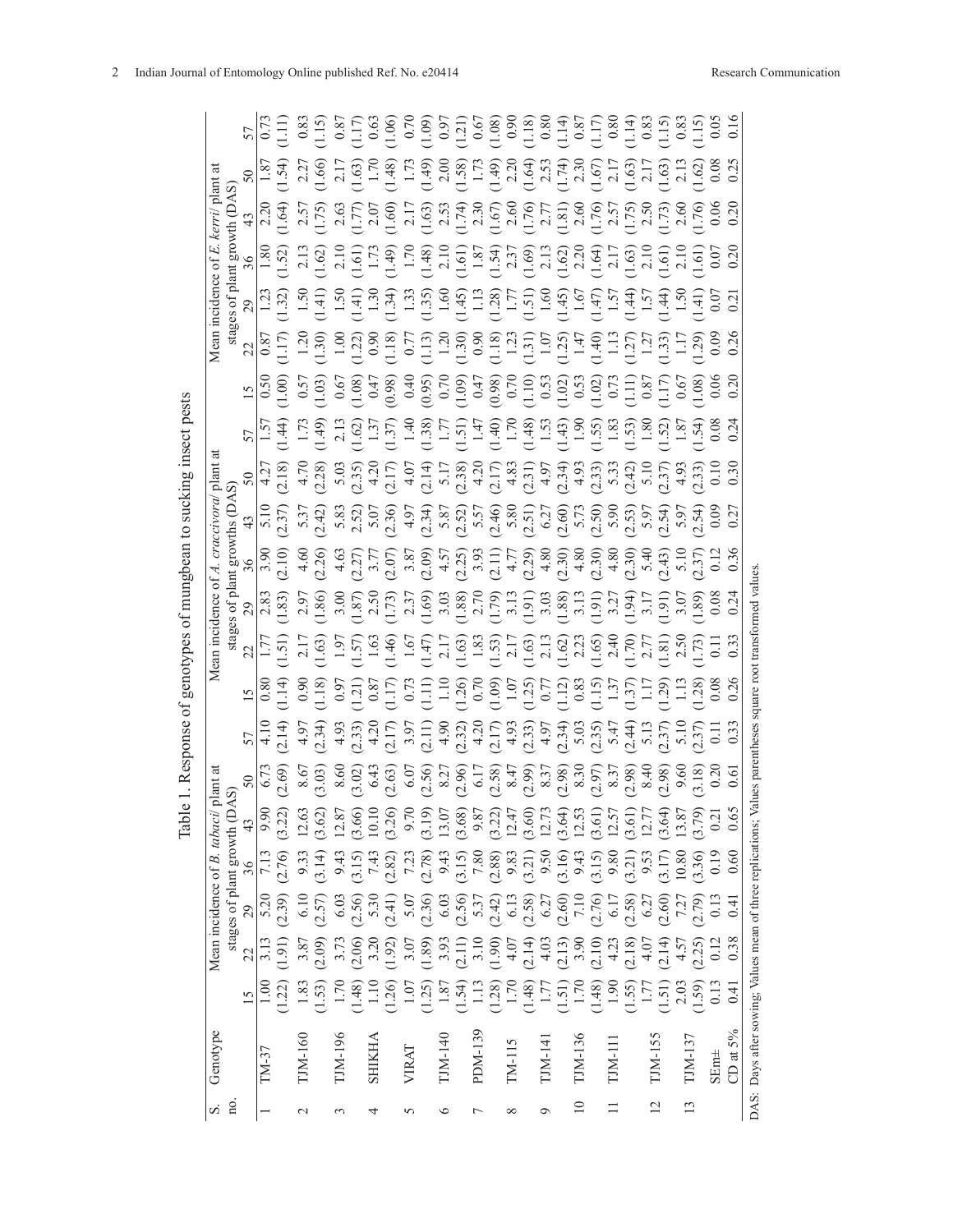| S.             | Genotype         |        | Mean larval incidence- S. litura/ plant at |        |        | Mean larval incidence- L. boeticus/ plant at stage of |                    |        |        |        |  |
|----------------|------------------|--------|--------------------------------------------|--------|--------|-------------------------------------------------------|--------------------|--------|--------|--------|--|
| no             |                  |        | stage of plant growth (DAS)                |        |        |                                                       | plant growth (DAS) |        |        |        |  |
|                |                  | 36     | 43                                         | 50     | 57     | 29                                                    | 36                 | 43     | 50     | 57     |  |
| $\overline{1}$ | TM-37            | 0.20   | 0.40                                       | 0.30   | 0.20   | 0.13                                                  | 0.33               | 0.60   | 0.40   | 0.20   |  |
|                |                  | (0.84) | (0.95)                                     | (0.89) | (0.84) | (0.80)                                                | (0.91)             | (1.05) | (0.95) | (0.84) |  |
| 2              | <b>TJM-160</b>   | 0.23   | 0.47                                       | 0.37   | 0.23   | 0.17                                                  | 0.33               | 0.57   | 0.43   | 0.30   |  |
|                |                  | (0.86) | (0.98)                                     | (0.93) | (0.86) | (0.82)                                                | (0.91)             | (1.03) | (0.97) | (0.89) |  |
| 3              | TJM-196          | 0.23   | 0.43                                       | 0.33   | 0.23   | 0.17                                                  | 0.37               | 0.57   | 0.47   | 0.20   |  |
|                |                  | (0.86) | (0.97)                                     | (0.91) | (0.86) | (0.82)                                                | (0.93)             | (1.03) | (0.98) | (0.84) |  |
| 4              | <b>SHIKHA</b>    | 0.13   | 0.37                                       | 0.23   | 0.13   | 0.07                                                  | 0.20               | 0.40   | 0.33   | 0.17   |  |
|                |                  | (0.80) | (0.93)                                     | (0.86) | (0.80) | (0.75)                                                | (0.84)             | (0.95) | (0.91) | (0.82) |  |
| 5              | <b>VIRAT</b>     | 0.17   | 0.33                                       | 0.27   | 0.20   | 0.03                                                  | 0.17               | 0.37   | 0.30   | 0.20   |  |
|                |                  | (0.82) | (0.91)                                     | (0.88) | (0.84) | (0.73)                                                | (0.82)             | (0.93) | (0.89) | (0.84) |  |
| 6              | <b>TJM-140</b>   | 0.30   | 0.50                                       | 0.37   | 0.23   | 0.10                                                  | 0.33               | 0.63   | 0.47   | 0.23   |  |
|                |                  | (0.89) | (1.00)                                     | (0.93) | (0.86) | (0.77)                                                | (0.91)             | (1.06) | (0.98) | (0.86) |  |
| 7              | <b>PDM-139</b>   | 0.17   | 0.37                                       | 0.27   | 0.17   | 0.07                                                  | 0.23               | 0.43   | 0.37   | 0.20   |  |
|                |                  | (0.82) | (0.93)                                     | (0.88) | (0.82) | (0.75)                                                | (0.86)             | (0.97) | (0.93) | (0.84) |  |
| 8              | TM-115           | 0.23   | 0.47                                       | 0.47   | 0.23   | 0.13                                                  | 0.37               | 0.60   | 0.47   | 0.23   |  |
|                |                  | (0.86) | (0.98)                                     | (0.98) | (0.86) | (0.80)                                                | (0.93)             | (1.05) | (0.98) | (0.86) |  |
| 9              | TJM-141          | 0.33   | 0.57                                       | 0.37   | 0.23   | 0.20                                                  | 0.37               | 0.60   | 0.43   | 0.13   |  |
|                |                  | (0.91) | (1.03)                                     | (0.93) | (0.86) | (0.84)                                                | (0.93)             | (1.05) | (0.96) | (0.80) |  |
| 10             | TJM-136          | 0.27   | 0.47                                       | 0.30   | 0.20   | 0.13                                                  | 0.33               | 0.53   | 0.53   | 0.20   |  |
|                |                  | (0.88) | (0.98)                                     | (0.89) | (0.84) | (0.80)                                                | (0.91)             | (1.02) | (1.02) | (0.84) |  |
| 11             | <b>TJM-111</b>   | 0.27   | 0.40                                       | 0.27   | 0.30   | 0.17                                                  | 0.37               | 0.50   | 0.40   | 0.27   |  |
|                |                  | (0.88) | (0.95)                                     | (0.88) | (0.89) | (0.82)                                                | (0.93)             | (1.00) | (0.95) | (0.87) |  |
| 12             | <b>TJM-155</b>   | 0.23   | 0.50                                       | 0.33   | 0.20   | 0.13                                                  | 0.43               | 0.53   | 0.40   | 0.20   |  |
|                |                  | (0.86) | (1.00)                                     | (0.91) | (0.84) | (0.80)                                                | (0.97)             | (1.02) | (0.95) | (0.84) |  |
| 13             | TJM-137          | 0.27   | 0.47                                       | 0.37   | 0.20   | 0.23                                                  | 0.37               | 0.63   | 0.43   | 0.23   |  |
|                |                  | (0.88) | (0.98)                                     | (0.93) | (0.84) | (0.86)                                                | (0.93)             | (1.06) | (0.97) | (0.86) |  |
|                | SEm <sup>±</sup> | 0.04   | 0.04                                       | 0.04   | 0.03   | 0.04                                                  | 0.05               | 0.05   | 0.04   | 0.03   |  |
|                | CD at $5%$       | 0.12   | 0.12                                       | 0.13   | 0.10   | 0.13                                                  | 0.15               | 0.15   | 0.12   | 0.10   |  |

Table 2. Response of genotypes of mungbean to lepidopteran insect pests

DAS: Days after sowing; Values mean of three replications; Values parentheses square root transformed values

started occurring from 15 days old crop and prevailed till maturity; incidence of blue butterfly and tobacco caterpillar was observed from 29- and 36-days old crop, respectively and these prevailed till maturity. The least incidence of whitefly/ plant (5.17) was observed with Virat genotype followed by TM-37 (5.31), PDM-139 (5.38) and Shikha (5.40), the maximum was in TJM-137 (7.60) and TJM-111 (6.17); least aphid incidence was again with Virat (2.73), while maximum was on TJM-155 (3.63); leaf hopper incidence was again less with Virat (1.26) and also Shikha (1.26), while it was maximum with TM-115 (1.68). These results are in conformity with those of Yadav and Dahiya (2000). Rahad et al. (2018) on whitefly and aphid; Singh and Singh (2014) on leafhopper; and Singh et al. (2019) on whitefly and leafhopper. The lepidopterans *S. litura* was at its minimum on Shikha (0.22) and maximum with TJM-141 (0.38); and *L. boeticus* was at its least on Virat (0.21) and maximum on TJM-137 (0.38). Mandal (2005) with 18 cultivars on *Maruca testulalis*  and *L. boeticus* observed that PDM 219, RMG 175, RMG 202, Pusa 8974, Pusa Baisakhi and K-851 were

resistant. Thus, in the present study Virat, PDM-139, Shikha and TM-37 were found with tolerance (low incidence) and these can be explored in the resistance breeding programme of mungbean.

### **ACKNOWELDGEMENTS**

The authors thank the breeder seed production unit and Department of Entomology, College of Agriculture, Jawaharlal Nehru Krishi Vishwa Vidyalaya, Jabalpur for providing facilities.

#### **REFERENCES**

- Asawalam E F, Anumelechi E. 2014. Efficacy of some plant extracts in the management of sucking insect pests of mungbean (*Vigna radiata* L. Wilkzek.). Nigerian Journal of Plant Protection 28(1): 101-107.
- Duraimurugan P, Tyagi K. 2014. Pest spectra, succession and its yield losses in mungbean and urdbean under changing climatic scenario. Legume Research 37(2): 212-222.
- Lal S S. 2008. A review of insect pests of mungbean and their control in India. Tropical Pest Management 31(2): 105-114.
- Mandal S M A. 2005. Field screening of green gram varieties against pod borers. Environment and Ecology 23(2): 381.